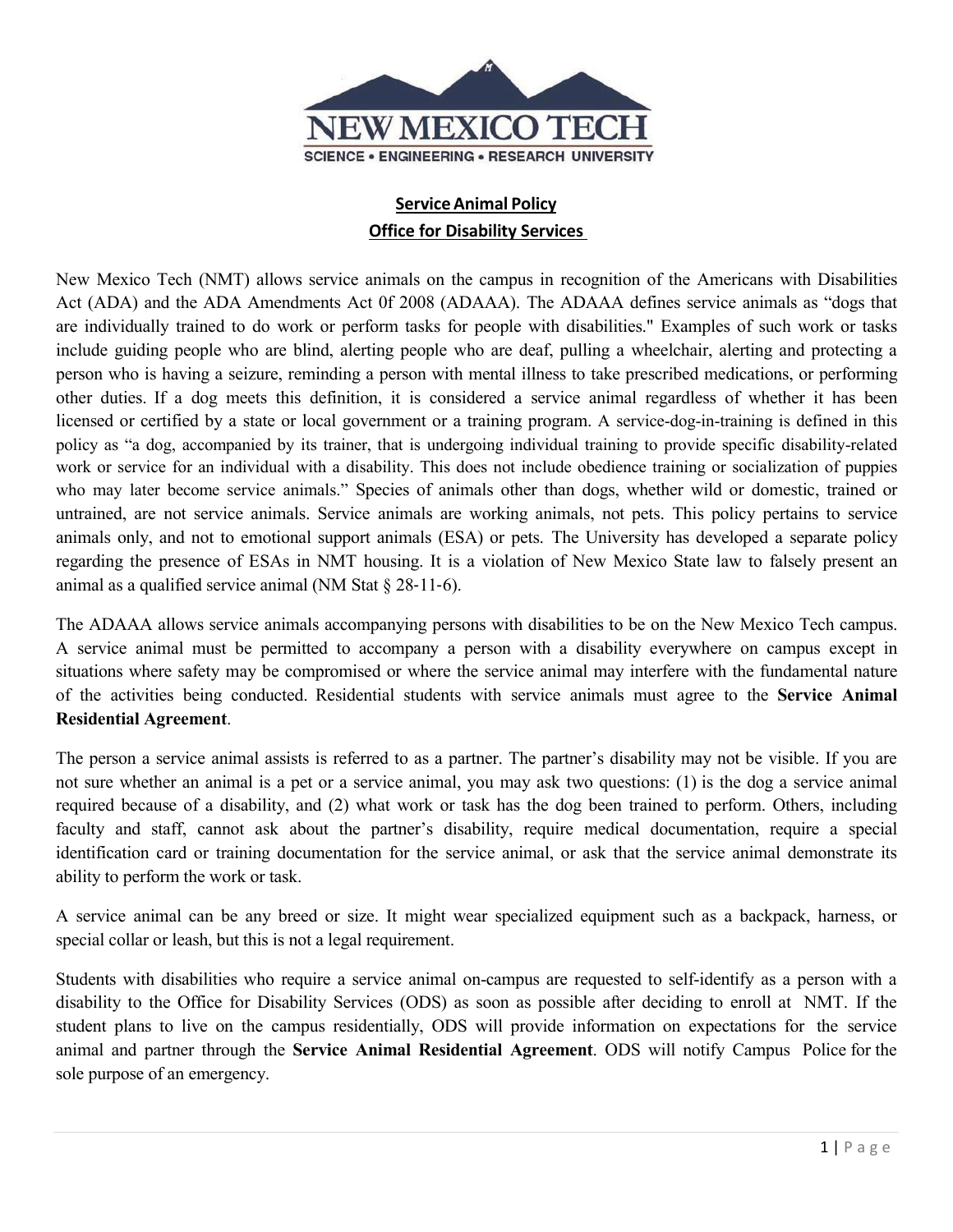

#### **Section 1: Definitions**

- a) **Service Animal** A *Service animal* is defined as any dog that is individually trained to do work or perform tasks for the benefit of an individual with a disability, including a physical, sensory, psychiatric, intellectual, or other mental disability. Other species of animals, whether wild or domestic, trained or untrained, are not service animals for the purposes of this definition. The work or tasks performed by a service animal must be directly related to the individual's disability. Examples of work or tasks include, but are not limited to, assisting individuals who are blind or have low vision with navigation and other tasks, alerting individuals who are deaf or hard of hearing to the presence of people or sounds, providing non-violent protection or rescue work, pulling a wheelchair, assisting an individual during a seizure, alerting individuals to the presence of allergens, retrieving items such as medicine or the telephone, providing physical support and assistance with balance and stability to individuals with mobility disabilities, and helping persons with psychiatric and neurological disabilities by preventing or interrupting impulsive or destructive behaviors. The crime deterrent effects of an animal's presence and the provision of emotional support, well-being, comfort, or companionship do not constitute work or tasks for the purposes of this definition.
- b) **Service Animal in Training (SDIT) ‐** a dog, accompanied by its trainer, that is undergoing individual training to provide specific disability-related work or service for an individual with a disability. This does not include obedience training or socialization of puppies who may later become service animals. Instead, service animals in training begin their training only after this period of socialization, generally 15-18 monthslong.
- **A. Pet**: A *pet* is defined as an animal kept for ordinary use and companionship.
- **B. Partner**: The *partner* is defined as an individual with a disability and for whom the service animal performs tasks or works. This is different than the identifying term of "*owner"* given to someone with an Emotional Support Animal (ESA), due to the nature of the relationship.

## **Section 2: Housing Policy and Access to NMT Facilities**

- A. A service animal must be permitted to accompany their partner everywhere on campus except in situations where safety may be compromised or where the service animal may interfere with the fundamental nature of the activities being conducted. Allergies or fear of dogs does not limit access of a service animal to facilities.
- B. **Service Animals in NMT Housing**: Service animals may not reside in campus housing until the **University Housing Accommodation Form** is completed with ODS and then turned into Residential Life by the student/Partner.
- C. For students/partners planning to live in campus housing with a service animal, NMT requests that the partner provide as much advance notice as possible prior to the desired move-in date so that NMT can best accommodate the partner and the service animal. Prior to moving into campus housing, the partner is requested to meet with someone from the Office for Disability Services and will be provided information on expectations for the service animal and student/partner. During this meeting ODS and the partner will complete the University Housing Accommodation Form for the student to bring to Residential Life**.**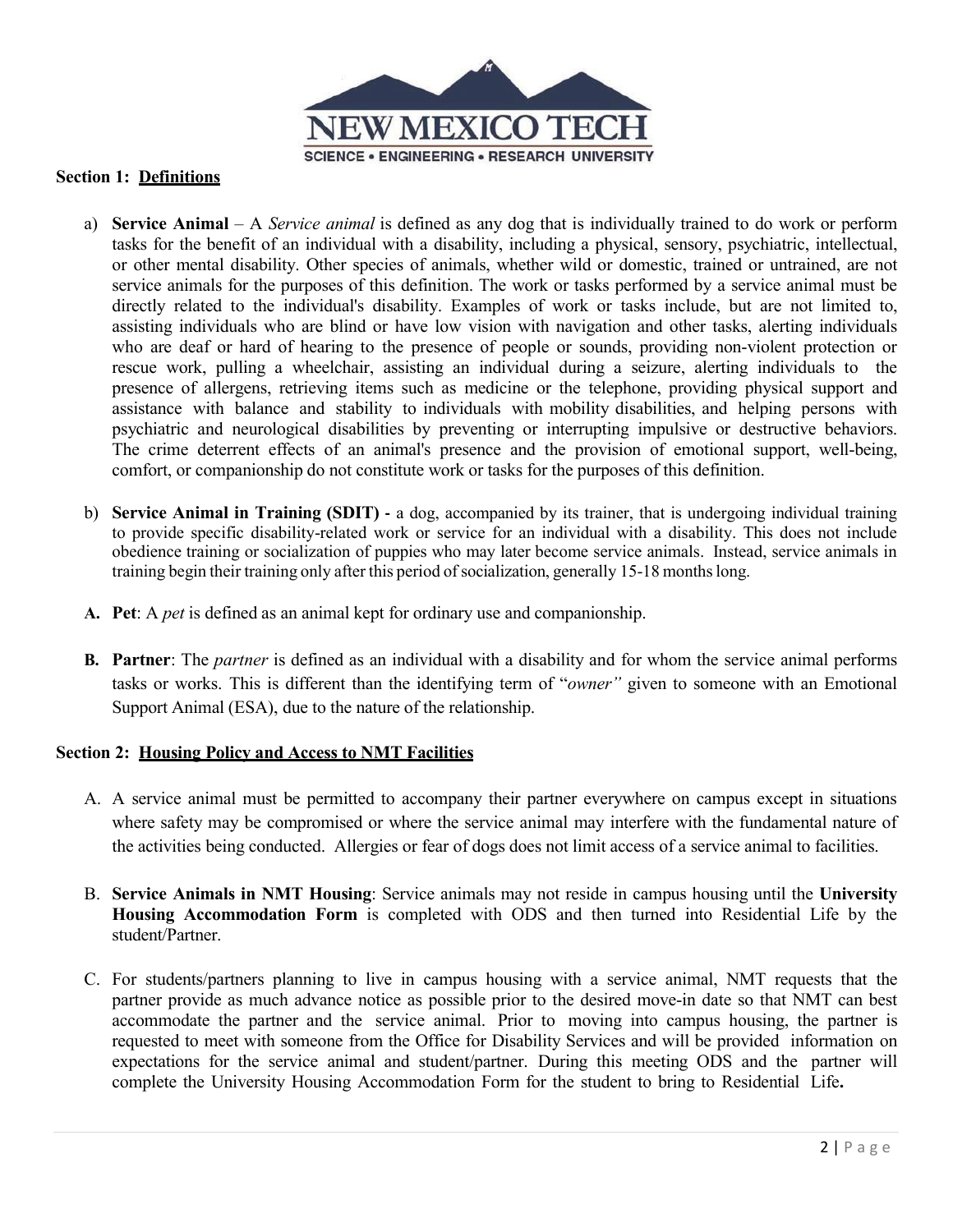

D. New Mexico Tech will not limit room assignments for individuals with service animals to any particular building or buildings because the individual needs a service animal or because of disability.

#### **Section 3: Responsibilities and Expectations of a Partner with a Service Animal**

- **A. Care and Supervision**: Care and supervision (custody) of the service animal is the sole responsibility of the Partner and must meet the following requirements:
	- 1. Partners are responsible for feeding and watering their animal within the confines of their personal room. Bowls of food and water should be placed on mats so that water and food do not get on the carpet/floor. If food or water is spilled, the partner is responsible for cleaning the floor of their residence immediately.
	- 2. Food for the service animal should be kept in a sealed plastic container within the confines of the Partner's room. Open bags of food are not permissible, as they attract bugs.
	- 3. Service animals may not be left overnight in college housing to be cared for by any individual other than the partner. If the partner is to be absent from his/her residence hall overnight or longer, the service animal must accompany the partner.
	- 4. New Mexico Tech, New Mexico Tech personnel and NMT students shall not be required to provide assistance for the service animal such as, care, food, additional space, or removal of the service animal during an emergency evacuation for events such as a fire alarm. Emergency personnel will make every reasonable effort to remove the service animal in case of emergency evacuation, but will not be held responsible for the care, damage to, or loss of the service animal.
	- 5. The partner should notify the Office for Disability Services and the Office for Residential Life if the animal is no longer in residence or if the dog is replaced by another service animal.

#### **B. Waste Management and Cleaning**:

- 1. Service animals must be housebroken. Pee pads are not permitted for toileting.
- 2. The partner is responsible for managing all cleaning tasks associated with keeping and caring for their service animal, including hair/fur, waste management, and bedding. University housekeeping equipment, facilities and/or supplies may not be used for any service animal cleaning tasks.
- 3. The partner is responsible for immediately cleaning up and properly disposing of the service animal's waste and is responsible for having the equipment to do so. Partners who are physically unable to accomplish this task are responsible for arranging for it to be done. Solid waste must be placed in a sturdy plastic bag and tied securely before being disposed of in an outside trash can. NMT retains the right to designate a particular area for the service animals to relieve themselves and/or for the disposal of their waste.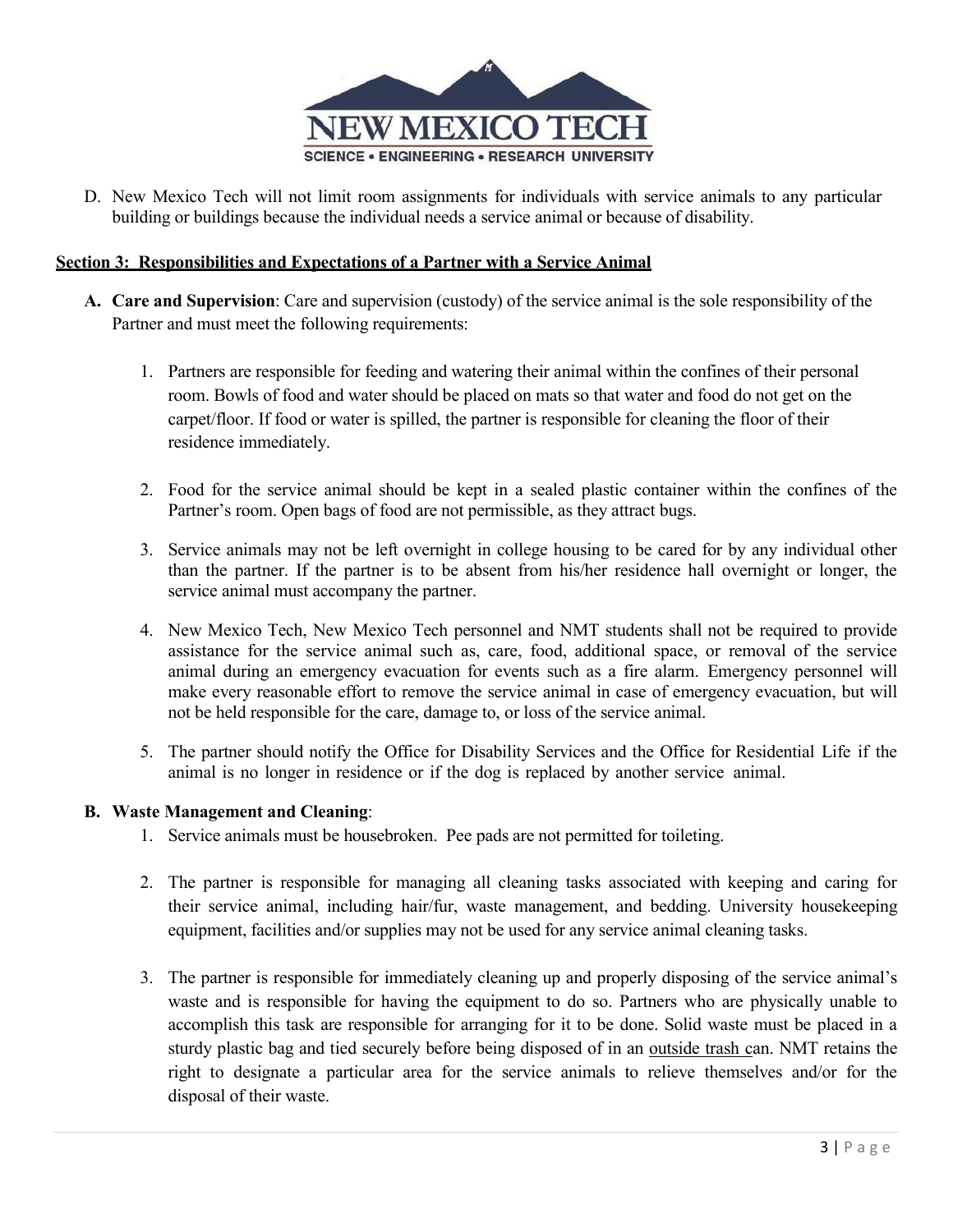

4. If the service animal becomes sick and vomits and/or becomes incontinent, it is the responsibility of the partner to make sure it is cleaned up immediately, and seek appropriate veterinary assistance as needed.

# **C. Health and Well Being**:

- 1. The partner must abide by current city, county and state ordinances, laws and/or regulations pertaining to licensing and vaccination. The service animal must be immunized against disease common to dogs.
	- i. Service animals must have proof of current rabies and distemper vaccinations. A copy of the current licensing documentation for the service animal will be kept on file and must be kept current.
	- ii. Service animals must wear a New Mexico licensing tag and a current rabies vaccination tag.
- 2. Service animals housed in campus housing must have an annual clean bill of health from a licensed veterinarian.
- 3. The service animals must be maintained (kept clean) and it is expected that the partners will follow veterinary recommendations for preventative treatment of fleas and ticks.
- 4. The partner is required to ensure the service animal is well cared for at all times. NMT reserves the right to mandate that the service animal receive veterinary attention.
- 5. Any suspected or observed issues related to mistreatment or abuse of the service animal will be reported to the proper investigatory authorities, may result in immediate removal of the service animal, and may subject the responsible individual to University disciplinary action.

## **D. Service Animal Behavior:**

- 1. The partner must be in full control of the service animal at all times. No partner shall permit the service animal to go loose or run at large. Service animals must be harnessed, leashed, or tethered, unless these devices interfere with the service animal's work or the partner's disability prevents using these devices. In the latter cases, the partner must maintain control of the service animal through voice, signal, or other effective controls.
- 2. The partner agrees to abide by all equally applicable residential policies that are unrelated to the individual's disability such as assuring that the service animal does not unduly interfere with the routine activities of the residence or cause difficulties for individuals who reside there. The service animal's behavior, noise, and odor must not exceed reasonable standards for a well-behaved animal and these factors must not create unreasonable disruptions for other residents. If the noise (whining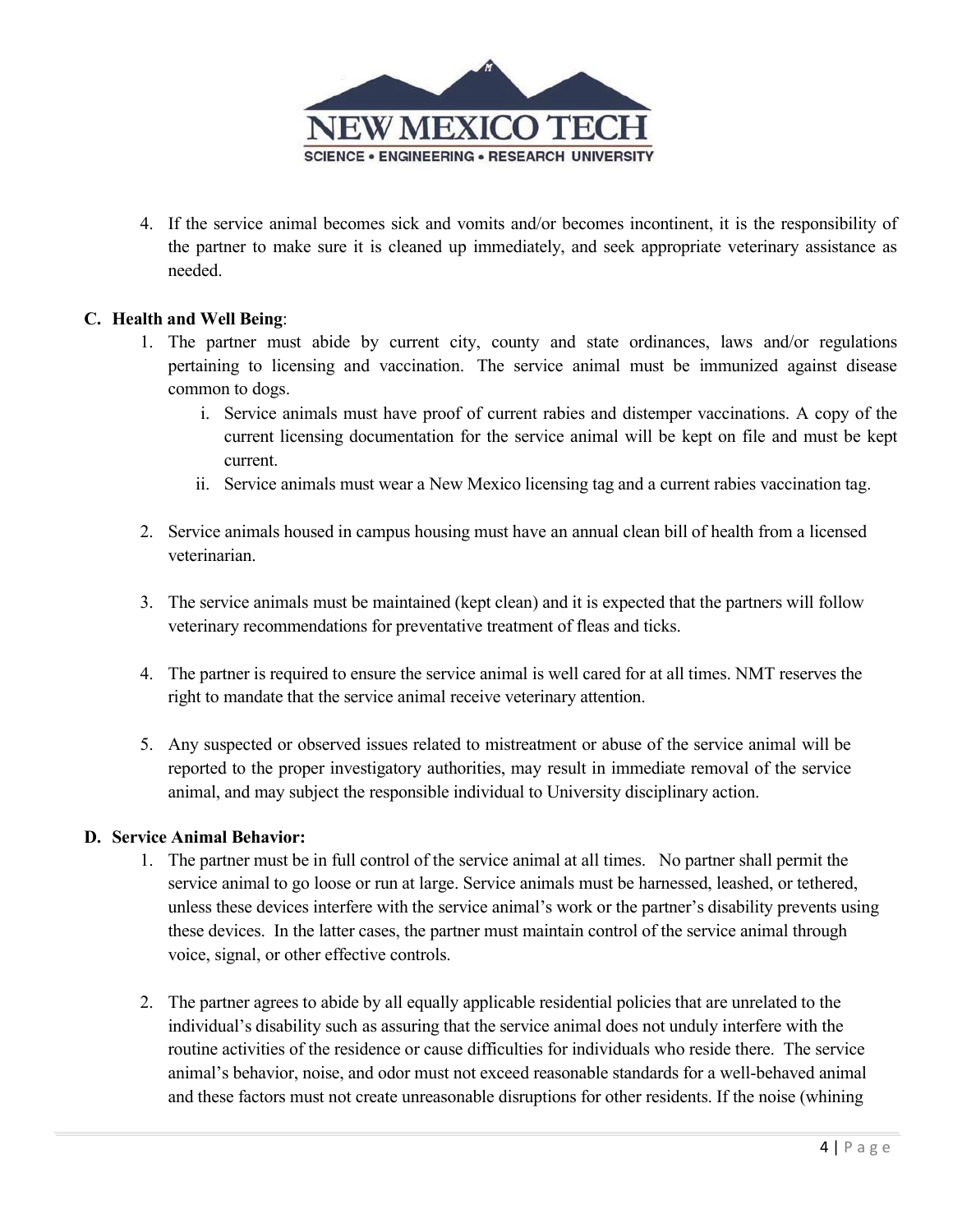

or barking) is excessive as judged by residence life staff, it is grounds to require re-training or possibly remove the service animal from campus.

- 3. Service animals may be excluded from the NMT campus if the service animal behaves in an unacceptable way and/or the partner does not control the service animal. Uncontrolled barking, jumping on other people, or running away from the partner are some examples of unacceptable behavior for a service animal.
- 4. Partners must comply with local and state ordinances for animal behavior, noise and waste management.
- 5. Any suspected or observed issues related to animal abuse or neglect will be reported to the proper investigatory authorities and may subject the student to NMT disciplinary action as well.
- 6. The partner, not NMT, is responsible for the actions of the service animal including bodily injury or property damage. Partners with service animals are likely to be charged if additional cleaning or damage occurs as a result of having the service animal on campus. The partner is expected to pay these costs upon repair or cleaning.
- 7. Should the service animal become a direct threat to the health and safety of persons on NMT campus, cause physical damage to University property or the property of others, or fundamentally alter the nature of the University operations, NMT retains the right to require re-training or remove the service animal, at the partner's expense.

## **E. Financial Responsibility:**

- 1. New Mexico Tech will not ask for or require a partner to pay a fee or surcharge for a service animal.
- 2. A partner may be charged for any damage caused by his/her service animal beyond reasonable wear and tear to the same extent that it charges other individuals for damages beyond reasonable wear and tear. The partner's living accommodations may also be inspected for fleas, ticks, or other pests if necessary as part of NMT's standard or routine inspections. If fleas, ticks or other pests are detected through inspection, the residence will be treated using approved fumigation methods by NMTapproved pest control service. The partner will be billed for the expense of any pest treatment above and beyond standard pest management in university housing. NMT has the right to bill the partner's account for unmet obligations under this provision. The partner will be required to treat their service animal for any such infestation at their expense.
- 3. Any cost for the actions of the service animal, including bodily injury, property damage, and/or nonstandard cleaning, must be met by the partner. NMT reserves the right to bill the partner's account for charges related to the service animal.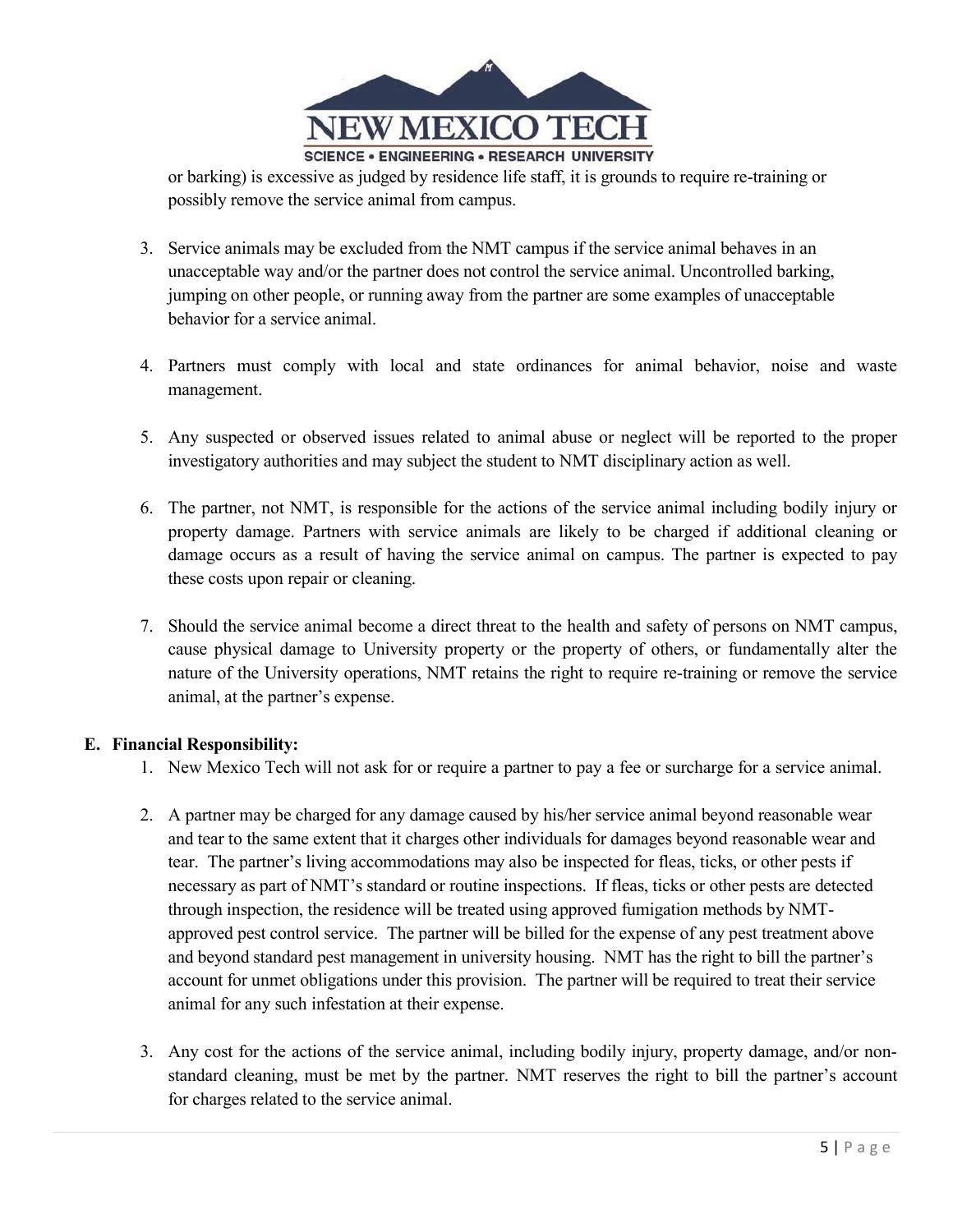

# **Section 4: Conflicting Disabilities**

A service animal must be permitted to accompany their partner everywhere on campus except in situations where safety may be compromised or where the service animal may interfere with the fundamental nature of the activities being conducted.

**Allergies or fear of dogs do not limit access of a service animal to facilities**. Faculty, staff or students with medical condition(s) that are affected by animals (respiratory diseases, asthma, and severe allergies) should contact the ODS if they have a health or safety related concern about exposure to a service animal. The individual will be asked to provide medical documentation that identifies the condition(s), and will allow determination to be made as to whether the condition is disabling and whether there is a need for an accommodation. ODS will respond in a timely manner and will carefully consider options for all involved individuals.

Should there be questions or concerns pertaining to this section of the policy, individuals should contact ODS to seek resolution.

## **Section 5: Removal of Service Animal**

New Mexico Tech may require the partner of a service animal to seek immediate re-training of the service animal or in rare cases, remove the animal from NMT property if:

- a. The service animal poses a direct threat to the health or safety of others or causes substantial property damage to the property of others.
- b. The service animal's behavior is unruly or disruptive (e.g., barking, growling, running around, and/or displaying aggressive behavior). If such behavior persists, the partner may be prohibited from bringing the animal on campus until the partner takes significant and effective remedial steps to correct the animal's behavioral problems.
- c. The service animal is ill. Service animals that are ill or in poor health must not be taken into public areas.
- d. The partner fails to properly clean up and dispose of the service animal's waste.
- e. The service animal is otherwise unclean or unkempt.
- f. The service animal creates an unmanageable disturbance or interference with the University community.
- g. There is evidence of abuse or neglect of the service animal by the partner.
- h. The Partner does not comply with this policy.

When it is determined a service animal must be removed from NMT property, the partner will be notified in person. The service animal must be removed from campus within 24 hours of the notification. NMT will engage in an interactive process with the partner to determine if there are alternative accommodations that might effectively meet the Partner's disability-related needs.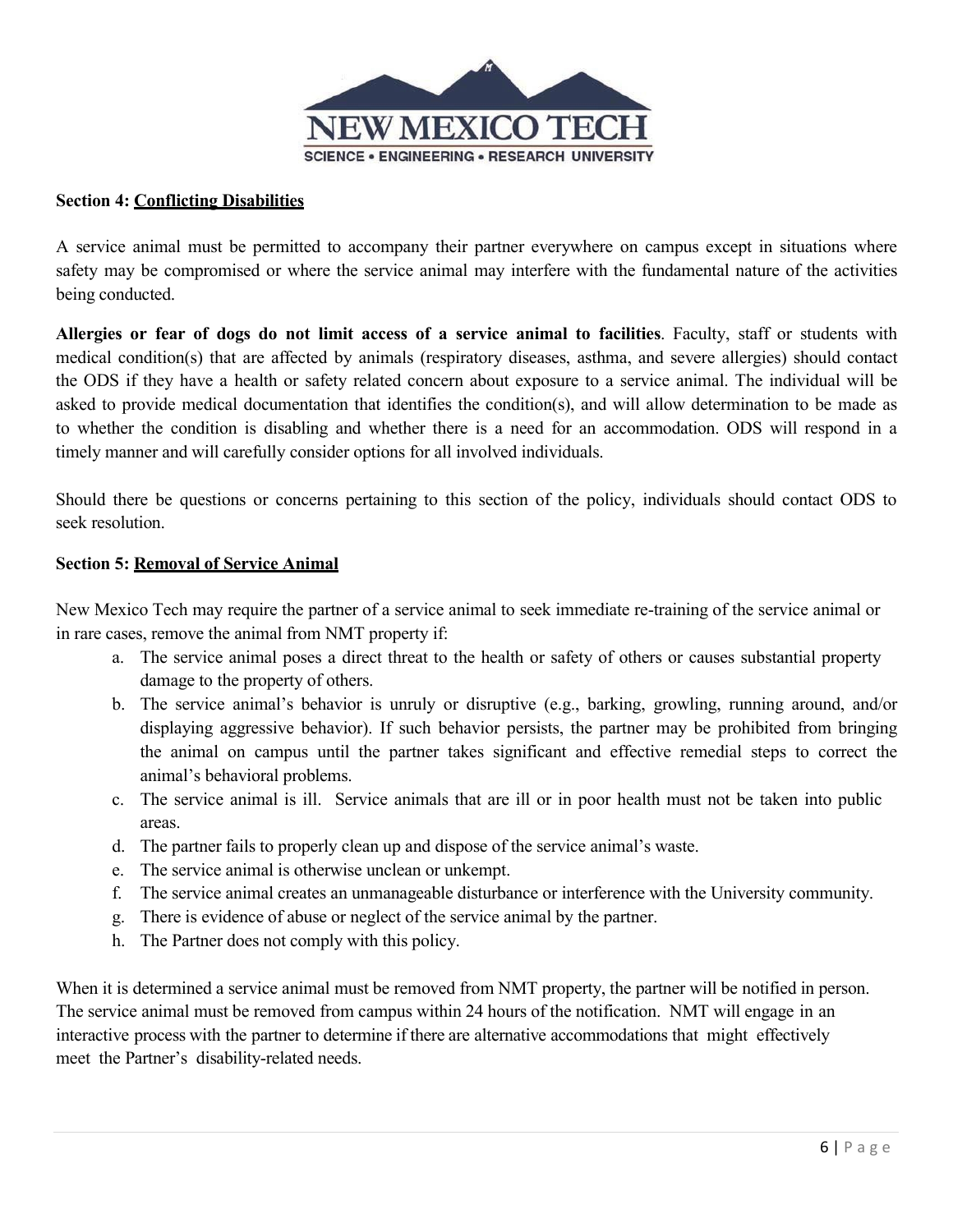

## **REVIEW**

The Vice President for Student and University Relations or designee is responsible for the review of this policy and operating procedures by July 31<sup>st</sup> of each year.

# **AMENDMENTS**

Subject to applicable amendments to Law and as otherwise provided herein, this policy may be amended, modified and supplemented in any and all respects, by action taken by the designated authority of New Mexico Tech.